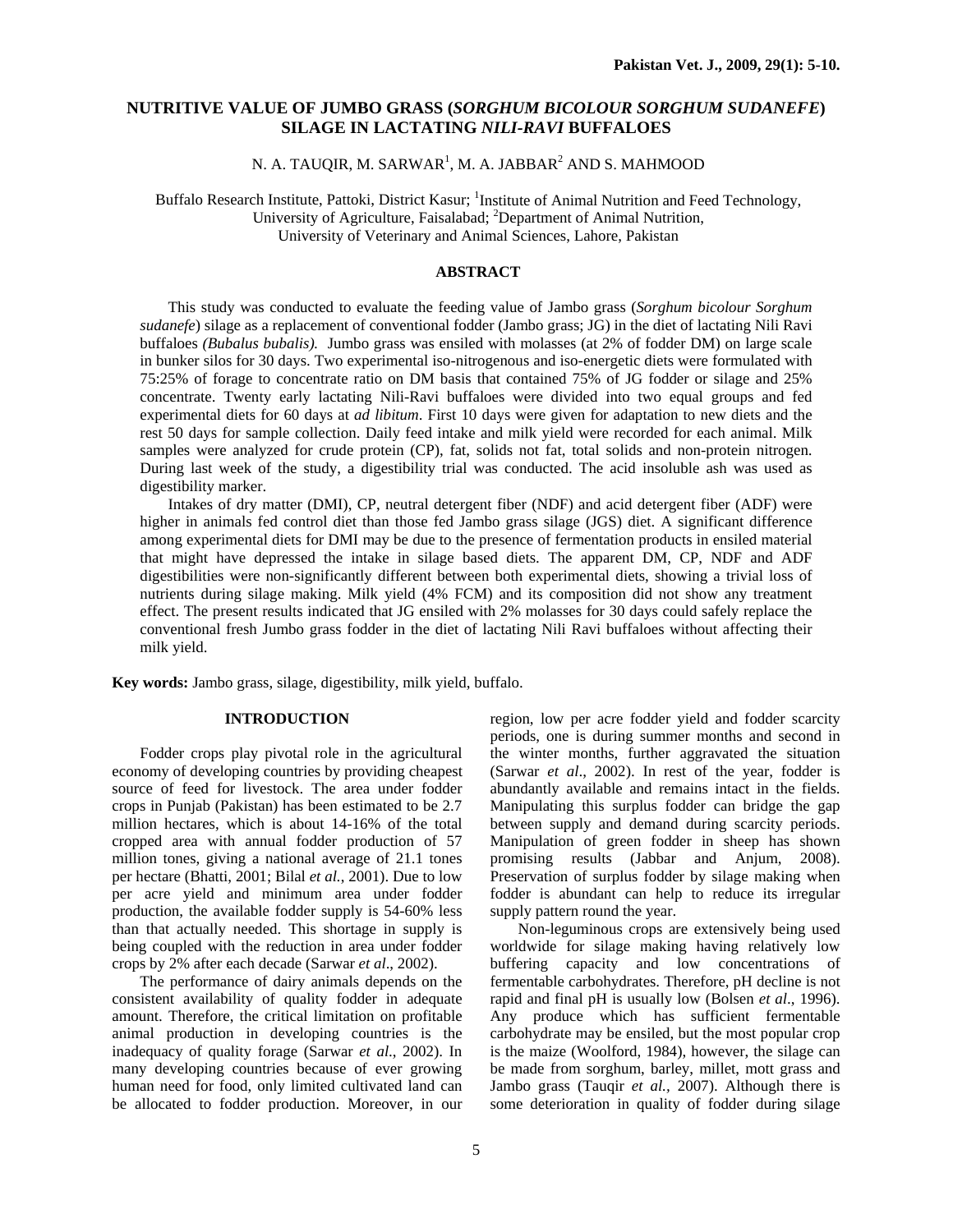making but preservation of surplus fodder and making the land free for subsequent sowing are advantages of silage making. During the recent years, a number of high yielding varieties have been introduced; Jumbo grass (*Sorghum bicolour Sorghum sudanefe*) is one of the promising grasses because of its rapid growth and high yield (Stuart, 1990). It is popular because of its high productivity and ultra-late flowering nature triggered by short day length. It is also important because of its availability during summer fodder scarcity periods. However, the information regarding the nutritive value of Jambo grass (JG) and its silage under varying conditions is limited.

Therefore, the main aim of the present project was to evaluate the nutritive value of Jambo grass silage in comparison with the conventional fodder and its effect on feed intake, milk yield and its composition and digestibility in lactating buffaloes.

### **MATERIALS AND METHODS**

## **Fodder**

Jambo grass (*Sorghum bicolour Sorghum sudanefe*) seed was procured from Imperial Chemicals Industry, Pakistan Limited and sown in the fields at Livestock Production Research Institute, Bahadarnagar, Okara, Pakistan. All the recommended agronomic practices were followed during sowing of the crop.

## **Sample preparation and analyses**

The JG harvested at full bloom was chopped, dried at  $55^{\circ}$ C and ground to 2 mm particle size trough a Wiley mill. These samples were analyzed for DM, CP and total ash using method described by AOAC (1990), neutral detergent fiber (NDF), acid detergent fiber (ADF), hemicellulose, cellulose and acid detergent lignin (ADL) by method of Van-Soest *et al.* (1991). The JG harvested at full bloom was ensiled on large scale in bunker silos with molasses at 2% of fodder DM for 30 days in this trial. The Jambo grass fresh fodder was used as control.

#### **Silage making**

For silage making, the fodder was chopped using locally manufactured chopper. The silos were filled rapidly and pressed properly to remove air for good anaerobiasis. Each pit was covered with 4 inches thick layer of rice straw, followed by covering with a plastic sheet. The plastic sheet was then plastered with a blend of wheat straw and mud to avoid any cracking while drying. The silage was given 30 days of fermentation time. It was presumed that plastic sheet and mud plastering would provide anaerobic conditions for proper silage making. Plastic sheet was removed to take the silage for feeding, starting withdrawal of silage through the upper layer and working downwards to the lower layers. An amount of silage was taken out just sufficient for one day's feeding. After being taken

silage from the pit, the plastic sheet was put back to keep the pit sealed.

### **Animals**

Twenty early lactating Nili-Ravi buffaloes, 10 animals in each group with similar body weights and milk production were selected. The groups and diets were allotted to animals at random. Animals were housed on a concrete floor in separate pens. Fresh and clean water was made available in the sheds for whole experimental period.

#### **Diets**

Two experimental diets were formulated using 75:25% of forage to concentrate ratio on DM basis and were designated as control and JGS diets (Table 1). Control diet contained 75% of Jambo grass fodder, while JGS diet contained Jambo grass silage. All diets were formulated to be iso-nitrogenous and iso-energetic using NRC (2001) standards for energy and protein. Diets were mixed daily and fed twice a day at *ad libitum*. The trial lasted for 60 days, with first 10 days for dietary adaptation and 50 days for sample collection. Daily feed intake and milk production was averaged over 50 days.

**Table 1: Ingredients and chemical composition (%) of experimental diets (DM basis)** 

|                             | $\mathbf{Diets}^{\overline{1}}$ |            |  |
|-----------------------------|---------------------------------|------------|--|
| Ingredients                 | <b>Control</b>                  | <b>JGS</b> |  |
| Fodder                      | 75.0                            |            |  |
| Silage                      |                                 | 75.0       |  |
| Rice polishing              | 3.60                            | 3.25       |  |
| Wheat bran                  | 5.00                            | 5.00       |  |
| Maize gluten feed 30%       | 6.40                            | 6.35       |  |
| Maize oil cake              | 2.50                            | 2.50       |  |
| Canola meal                 | 2.50                            | 2.50       |  |
| Cane molasses               | 4.00                            | 4.00       |  |
| Mineral Mixture             | 1.00                            | 1.00       |  |
| Urea                        |                                 | 0.40       |  |
| <b>Chemical composition</b> |                                 |            |  |
| Dry matter                  | 44.3                            | 42.1       |  |
| Crude protein               | 12.7                            | 12.7       |  |
| Neutral detergent fiber     | 62.8                            | 58.8       |  |
| Acid detergent fiber        | 32.4                            | 34.0       |  |
| Hemicellulose               | 30.4                            | 24.7       |  |
| Cellulose                   | 27.5                            | 27.2       |  |
| Acid detergent lignin       | 3.43                            | 4.26       |  |
| Ash                         | 8.88                            | 9.50       |  |
| NEL, Mcal/kg                | 1.33                            | 1.32       |  |

<sup>1</sup>Control and JGS diets contain 75% Jambo grass fodder and Jambo grass silage, respectively.

#### **Milk production and composition**

Milk production was recorded daily for the last 50 days of the study. Milk samples (morning and evening)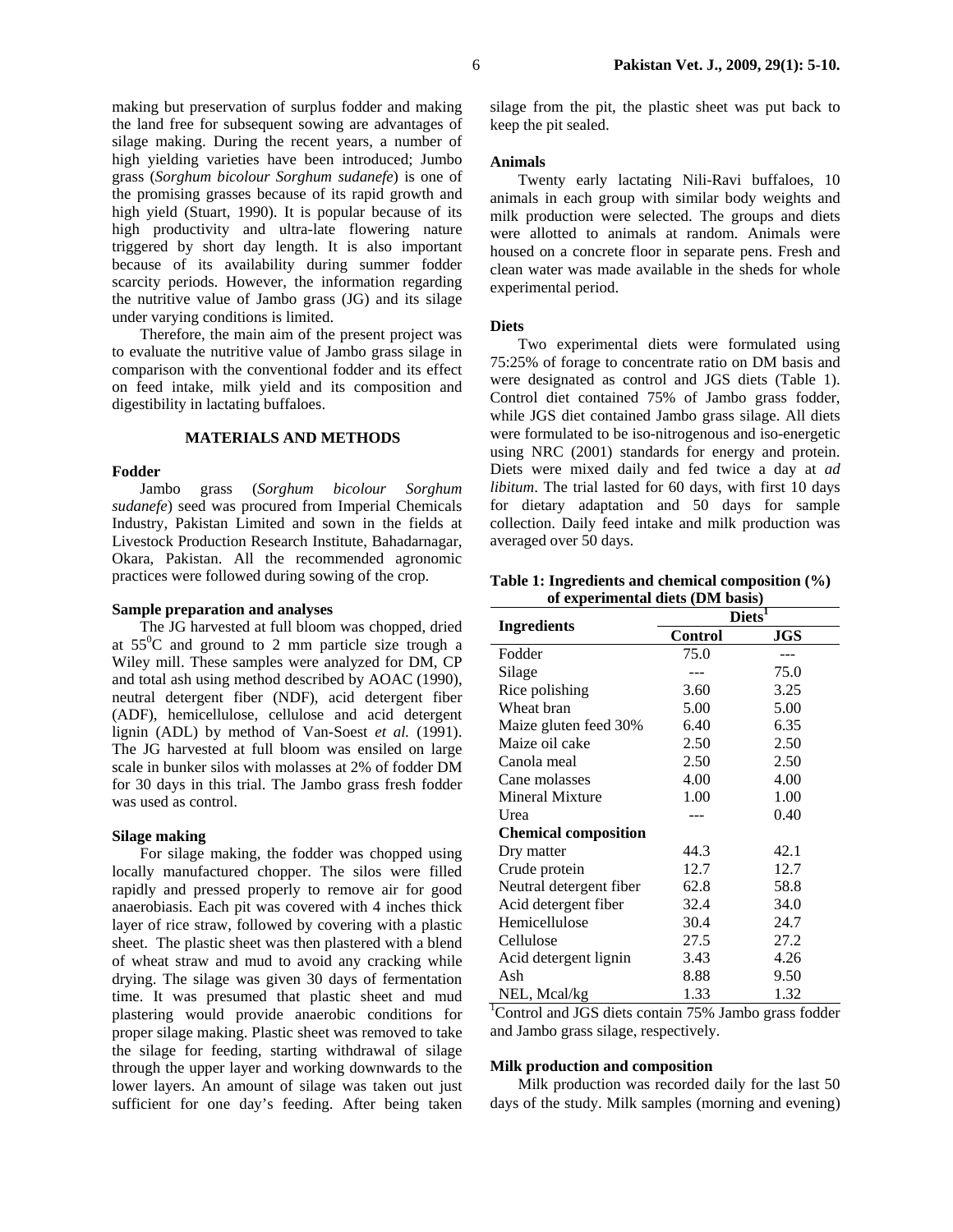were collected weekly and were analyzed for CP, true protein (TP), non-protein nitrogen (NPN), fat, solids not fat (SNF) and total solids (TS) by the methods described by AOAC (1990).

# **Digestibility trial**

During the last week of the study, a digestibility trial was conducted. Fecal grab samples were taken twice daily such that a sample was obtained for every 3 hour interval of 24-hour period (8 samples) between morning and evening feedings. The acid insoluble ash was used as digestibility marker (Van-Keulen and Young, 1977).

# **Sample collection and chemical analyses**

The samples of Jambo grass fodder, its silage and experimental diets were taken during the course of study and were dried at  $55^{\circ}$ C in a forced air oven. These samples were ground to 2 mm particle size through a Wiley mill, analyzed for DM, organic matter (OM), CP and ash by the methods of AOAC (1990), NDF, ADF and ADL by methods described by Van-Soest *et al*. (1991). Silage was also analyzed for pH and lactic acid contents (Baker and Summerson, 1961).

Feed offered and orts were sampled daily and composited by animal for analysis. Orts and fecal samples were also analyzed for DM, OM and CP (AOAC, 1990), NDF, ADF and ADL (Van-Soest *et al*., 1991), for estimation of  $NE<sub>L</sub>$  (NRC, 2001).

## **Statistical analysis**

Mean values  $(\pm$  SE) of the data collected on different parameters (feed intake, milk production, milk composition and digestibility) for animals of two groups were computed. In order to ascertain the magnitude of difference in these parameters between the two groups, the data were analyzed using t test (Snedecor and Cochran, 1980).

# **RESULTS AND DISCUSSION**

Proximate and fiber composition of JG is shown in Table 2.

**Table 2: Chemical composition of Jumbo grass** 

| (%DM basis)             |                |
|-------------------------|----------------|
| <b>Parameters</b>       | Amount $(\% )$ |
| Dry matter              | 15.9           |
| Crude protein           | 11.0           |
| Neutral detergent fiber | 75.2           |
| Acid detergent fiber    | 39.7           |
| Acid detergent lignin   | 4.3            |
| Hemicellulose           | 35.5           |
| Cellulose               | 35.4           |
| Ash                     | 8.59           |
| Gross energy (Mcal/kg)  | 3.28           |

## **Feed intake**

Dry matter intake (DMI) by lactating buffaloes was higher  $(p<0.05)$  in animals fed control diet than those fed JGS diet (Table 3). This difference in DMI may be attributed to the presence of fermentation end products in silage-based diet, which might have depressed the DMI of silage based diet. Bolsen *et al*. (1996) also reported that intake of silage was lower than that of grass due to the presence of fermentation products in the former. They further explained that there had been significant correlation of DMI with silage pH, with the concentrations of acids in the silage DM (negative correlation) and with indices of fermentation quality. The latter include the proportion of ammonia nitrogen in the total nitrogen (negative), the proportion of lactic acid in total acids (positive), flieg index (positive; Rook and Thomas, 1982) and moisture content of the silagebased diets (Sarwar and Hasan, 2001). Therefore, presence of fermentable end products, increased water concentration of the diet and an associated increase in ammonia nitrogen could have depressed the high intake potential of JGS. In contrast to the present results, Bilal *et al*. (2001) reported that DMI was not affected by feeding silage-based diets when fed as total mixed ration or in combination with fresh fodder.

**Table 3: Dry matter (DM) and crude protein (CP) intakes and their digestion by buffaloes fed control and JGS diets** 

| <b>Items</b>                        | <b>Diets</b>      |                   | <b>SEM</b> |
|-------------------------------------|-------------------|-------------------|------------|
|                                     | Control           | <b>JGS</b>        |            |
| Dry matter intake (Kg/day)          | $13.3^{\circ}$    | $12.5^{b}$        | 0.14       |
| Fecal DM (Kg/day)                   | 0.58              | 0.56              | 0.02       |
| Apparent DM digestibility (%)       | 56.7              | 55.1              | 1.08       |
| DMI % body weight                   | 2.86              | 2.69              | 0.18       |
| CP intake (Kg/day)                  | 1.74 <sup>a</sup> | $1.63^b$          | 0.02       |
| Fecal CP (Kg/day)                   | 0.50              | 0.47              | 0.01       |
| Apparent CP digestibility (%)       | 71.3              | 71.13             | 0.69       |
| Digestible nutrient intake (Kg/day) |                   |                   |            |
| DM                                  | 7.54 <sup>a</sup> | 6.86 <sup>b</sup> | 0.14       |
| CP                                  | $1.24^{\rm a}$    | $1.16^{b}$        | 0.02       |

 $\frac{1.24^a}{\text{Control and JGS}} \frac{1.24^a}{\text{Uoff}} \frac{1.16^b}{\text{O}} \frac{0.02}{\text{O}}$ and Jambo grass silage, respectively. Means within the same row bearing different superscripts differ significantly (p<0.05).

However, DM as a percent of body weight was higher (2.86%) in buffaloes fed control diet compared to those (2.69%) fed JGS diet but the difference was non-significant as previously reported by Khorasani *et al*. (1993). Similarly, digestible DMI was higher in animals fed control diet than JGS diet.

Neutral detergent fiber intake was significantly (p<0.05) higher (8.35 Kg/day) in buffaloes fed control diet than JGS (7.32 Kg/day) diet (Table 4). Similarly, NDF intake as percent of body weight showed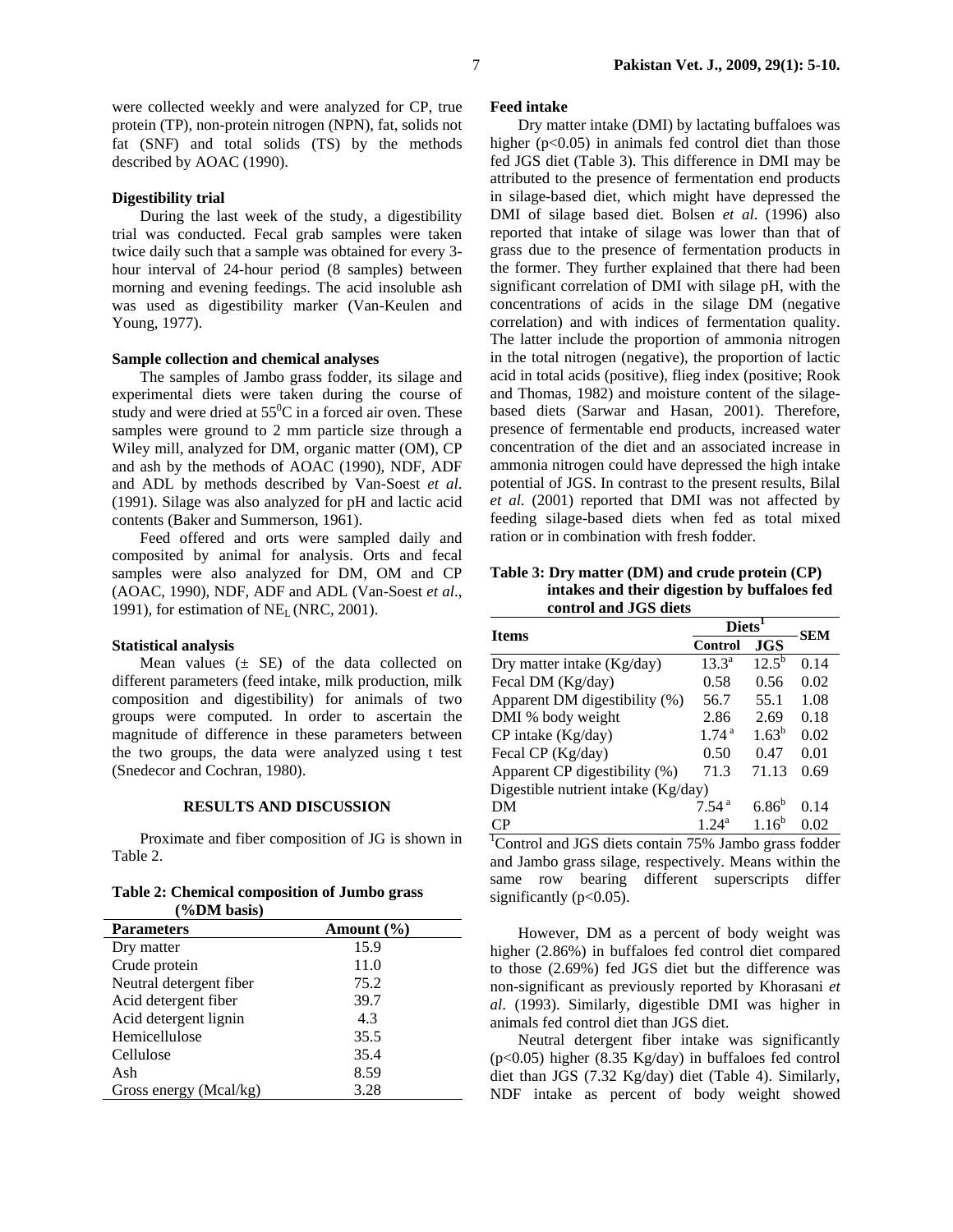significant (p<0.05) difference among control and JGS diets. Dado and Allen (1995) also reported that increased water concentration of the diet and silage quality could have depressed the high intake potential of silage based diet. The pH of the silage is an important indicator of quality (Rook and Thomas, 1982). In the current study, pH of Jambo grass silage was 4.45, therefore, the quality of JGS was fair. Similarly, digestible NDF intake was significantly higher in animals fed control diet when compared to those fed JGS diet.

The intake of ADF was significantly higher in animals' fed control diet than those fed JGS diet. This trend of ADF intake was due to the reason that experimental diets contained similar ADF content as was observed in ADF intake. However, ADF intake as percent body weight was similar across both the treatments. This significant variation in digestible DM, NDF and ADF intakes can be attributed to microbial fermentation during ensilation that caused significant changes in its digestibility and ultimately intake of nutrients (Bolsen *et al*., 1996).

Crude protein intake and intake of digestible CP showed a similar trend as was observed for DMI (Table 3). This supported the findings of Ruiz *et al*. (1992), who reported that excessive degradation of CP to NPN during ensilation could be a reason for low CP intake when silage based diets were fed to lactating animals. Although the concentration of CP in the diets and CP digestibility were similar but the significant trend of CP intake by lactating buffaloes was observed due to significant variation in DMI across both treatments.

## **Digestibility**

The apparent DM digestibility (DMD) was nonsignificantly higher (56.7%) in animals fed control diet than those fed JGS (55.1%) diet (Table 3). Khorasani *et al*. (1993) reported a higher DMD of fodder based diets compared to silage based diets due to increased lignin content of the silage. It was suggested that digestibility of the cell wall is variable among various forage sources and is an inverse function of lignification. In the current investigation, silage based diet contained higher lignin contents (Table 2), hence the digestibility of silage based diets was lower. Yahaya *et al.* (2001) also reported that ensiling alfalfa and orchard grass for different fermentation periods at various moisture contents maintained a decreasing trend of digestibility in their respective silages.

Digestibility of DM in lactating and dry cows decreased as the level of silage increased therefore, it was assumed that intake was limited by physical constraints and these factors increased as more silage was used in the diet (Llamas-lamas and Combs, 1991). Similarly, in the present study, slightly higher DMD of control diet may be attributed to the better digestibility of JG fodder having lower lignin content.

Apparent digestibility of CP remained unchanged among both treatments (Table 3). This indicates that there would be a non-significant loss of CP contents during silage making. It is generally stated that if fodder is ensiled with good silage management practices using some nutritional additive to improve soluble carbohydrate concentration, the losses of nutrients would be minimized (Yahaya *et al*., 2001; Tauqir, 2007). From these results, it can be concluded that although there would be some loss of nutrients during silage making but following careful silage making practices, the losses could be minimized to nonsignificant levels. Khorasani *et al*. (1993) also reported a similar CP digestibility of grass silages. This notion was also supported by the milk production performance of buffaloes in this study (Table 5). Addition of nutritional additives to improve soluble carbohydrate concentration before ensilation and provision of good anaerobic conditions could reduce the loss of nutrients in the silage.

The NDF and ADF digestibility values were statistically non-significant among fodder and silage based diets (Table 4). Similarly, West *et al*. (1998) reported that apparent digestibility of ADF was not different for silage based diets, while NDF digestibility was greater for grass hay than silage based diets. Slightly better NDF digestibility of control diet in the present study could be explained by increased intake of highly digestible NDF of forage based diet or by decreased pH of rumen due to the presence of lactic acid in the silage based diet that might have affected digestibility of test diets. Torotich (1992) had substantiated the results of present study by reporting that depression in hemicellulose and cellulose digestibility of silage based diets was due to lower ruminal pH, which depressed the growth of cellulytic bacteria in the rumen. The rumen pH was lowered by high proportion of silage in these diets. Therefore, the variation in digestibility of different diets in the present study may be attributed to low ruminal pH due to respective diets.

### **Milk yield and composition**

Milk yield (4% FCM) was higher (10.27 Kg/day) in animals fed control diet than those fed JGS (9.45 Kg/day) diet (Table 5). However, the difference in FCM yield was statistically non-significant (p>0.05) between both treatments. Same was true for fat, SNF, total solids and CP contents of milk.

Khorasani *et al*. (1993) reported that production of 4% FCM was not affected by diet type. Although there was a significant difference in DMI among animals fed control and test diet but there was no depression in milk production. These results may be attributed to the insignificant difference in DMI percent of body weight. Moreover, the intake of digestible nutrients by buffaloes fed silage-based diet might have provided more nutrients for the synthesis of milk. Murphy *et al.* (1982) reported that acetate production from soluble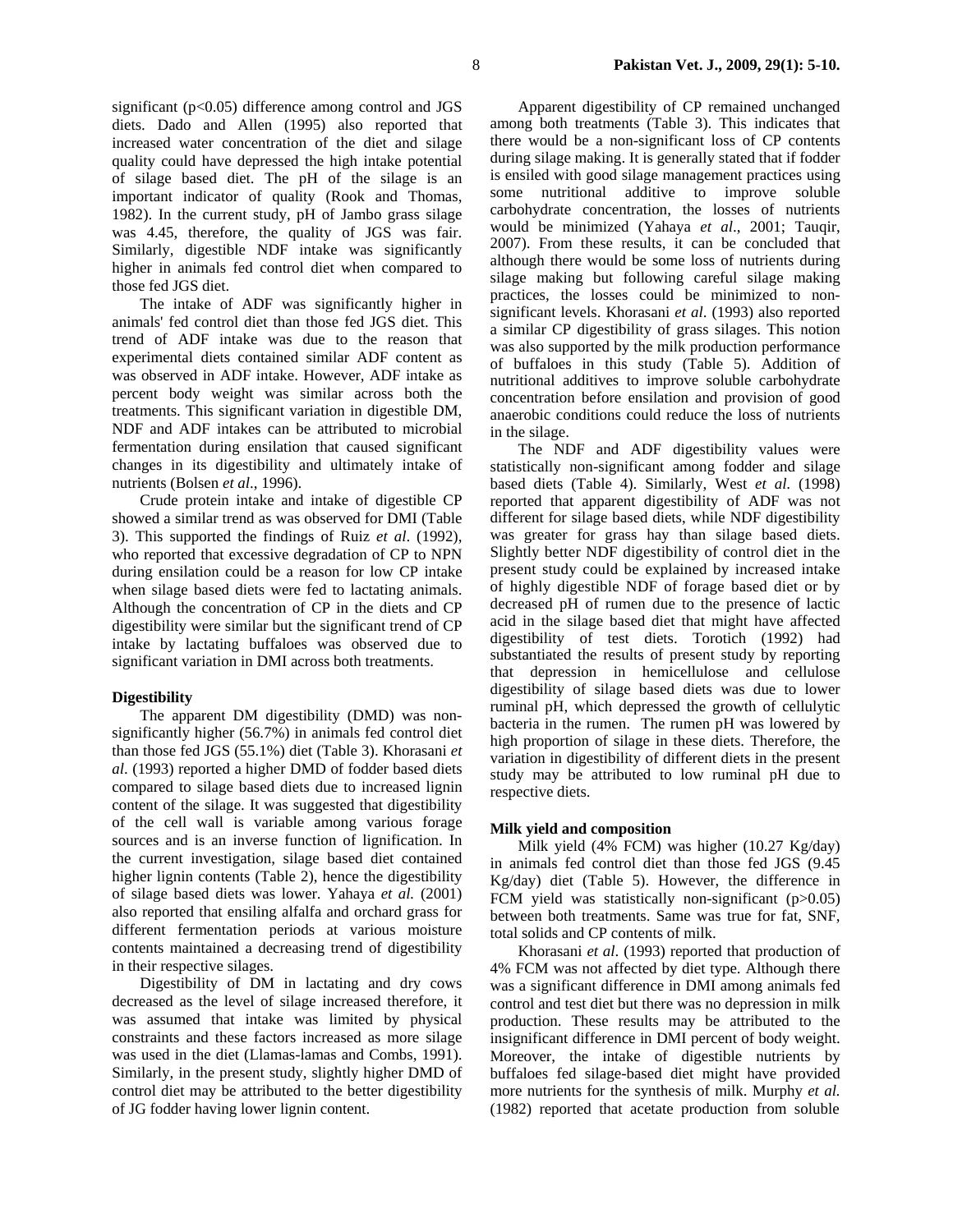| fed control and JGS diets           |                   |                    |            |  |
|-------------------------------------|-------------------|--------------------|------------|--|
| <b>Items</b>                        |                   | Diets <sup>1</sup> |            |  |
|                                     | <b>Control</b>    | <b>JGS</b>         | <b>SEM</b> |  |
| NDF intake (Kg/day)                 | 8.35 <sup>a</sup> | $7.32^{b}$         | 0.08       |  |
| NDFI % body weight                  | 1.79 <sup>a</sup> | 1.58 <sup>b</sup>  | 0.11       |  |
| Fecal NDF (Kg/day)                  | $0.43^{\rm a}$    | 0.38 <sup>b</sup>  | 0.02       |  |
| NDF digestibility (%)               | 48.5              | 47.8               | 2.31       |  |
| ADF intake (Kg/day)                 | 4.31 <sup>a</sup> | 4.07 <sup>b</sup>  | 0.04       |  |
| ADFI % body weight                  | 0.92              | 0.88               | 0.06       |  |
| Fecal ADF (Kg/day)                  | 0.21              | 0.20               | 0.02       |  |
| ADF digestibility (%)               | 50.5              | 50.7               | 0.80       |  |
| Digestible nutrient intake (Kg/day) |                   |                    |            |  |
| <b>NDF</b>                          | 4.05 <sup>a</sup> | 3.50 <sup>b</sup>  | 0.18       |  |
| ADF                                 | 2.17              | 2.06               | 0.16       |  |

**Table 4: Fiber intake and its digestion by buffaloes fed control and JGS diets** 

<sup>1</sup>Control and JGS diets contain 75% Jambo grass fodder and Jambo grass silage, respectively. Means within same row with different superscripts differ significantly  $(p<0.05)$ .

**Table 5: Milk yield and composition by buffaloes fed control and JGS diets** 

| <b>Items</b>             | Diets <sup>1</sup> |                | <b>SEM</b> |
|--------------------------|--------------------|----------------|------------|
|                          | <b>Control</b>     | <b>JGS</b>     |            |
| Milk yield $(Kg/day)$    | 10.27              | 9.45           | 1.19       |
| Milk fat $(\%)$          | 5.81               | 5.95           | 0.09       |
| Solids not fat $(\%)$    | 9.17               | 9.05           | 0.14       |
| Total solids (%)         | 15.0               | 15.0           | 0.16       |
| Crude protein (%)        | 3.57               | 3.57           | 0.11       |
| True protein $(\%)$      | $3.35^{a}$         | $2.92^{b}$     | 0.10       |
| Non-protein nitrogen (%) | $0.22^b$           | $0.65^{\rm a}$ | 0.13       |

Means within same row bearing different superscripts differ significantly ( $p<0.05$ ). <sup>1</sup>Control and JGS diets contain 75% Jambo grass fodder and Jambo grass silage, respectively.

carbohydrates of roughages was higher than from concentrate diet, also less butyrate and no valerate were produced. Production of more acetate led to more fatty acid synthesis that might have increased percent fat in the milk which consequently improved 4%FCM yield. Such findings were previously described by Cant *et al*. (1991).

Percent CP in milk remained unaltered across both diets. Khorasani *et al*. (1993) reported no change in milk protein percentage when cows were fed diets containing various NSC concentrations without fat. The amino acids supplied by ruminally-protected protein in proper proportion and amount for milk protein synthesis would have been a reason for any change in milk protein content (Khorasani *et al*., 1993). In the present study, all the experimental diets had the same ingredients in almost similar proportions except forage type with 75:25% of forage to concentrate ratio and had similar concentration of ruminally protected protein content.

Milk TP and NPN showed a significant but inverse trend among both treatments (Table 5). Percent milk fat and total solids showed a non-significant trend as was observed in DMI and NDFI percent body weight. These findings are consistent with those of Man and Wiktorsson (2001).

The availability of green fodder has large variation during different seasons of the year in our region. Two extremes of seasons, the summer and winter, impose a severe snag on the availability of fodders, adversely affecting livestock productivity. Hence, ensiling fodder during blossoming period would help to maintain round the year and uniform supply of feed to livestock. It may go a long way in bridging up the gap of nutrient supply during fodder scarcity periods and facilitating the farmers for profitable livestock farming.

# **Conclusion**

The present study revealed that despite low feed intake and digestibility of silage-based diet, there was not any depression in milk yield and its composition in buffaloes. So, Jambo grass silage could safely replace the conventional fresh grass fodder in the diet of lactating Nili Ravi buffaloes without affecting their milk yield.

### **REFERENCES**

- AOAC, 1990. Official Methods of Analysis.  $15<sup>th</sup>$  Ed., Association of Official Analytical Chemists. Arlington, Virginia, USA.
- Baker, S. B. and W. H. Summerson, 1961. The calorimeteric determination of lacitc acid in biological material. J. Biol. Chem., 138: 535-545.
- Bhatti, J. A., 2001. Improved fodder production in Punjab. Livestock and Dairy Magazine, 23: 38-39.
- Bilal, M. Q., M. Abdullah and M. Lateef, 2001. Effect of mott dwarf elephant grass (*Pennisetum purpureum*) silage on dry matter intake, milk production, digestibility and rumen characteristics in Nili-Ravi buffaloes. In: Proc. 54th Annual Reciprocal Meat Conference (Vol. II). Indianapolis, Indiana, USA, July 24-28.
- Bolsen, K. K., G. Ashbell and Z. G. Weinberg, 1996. Silage fermentation and silage additives: Review. Asian-Aust. J. Anim. Sci., 9: 483-493.
- Cant, J. P., E. J. Depeters and R. L. Baldwin, 1991. Effect of dietary fat and postruminal casein administration on milk composition of lactating dairy cows. J. Dairy Sci., 74: 211-220.
- Dado, R. G. and M. S. Allen, 1995. Intake limitations, feeding behavior and rumen function of cows challenged with rumen fill from dietary fiber of inert bulk. J. Dairy Sci., 78: 118-128.
- Jabbar, M. A. and M. I. Anjum, 2008. Efect of diets with different forage to concentrate ratio for